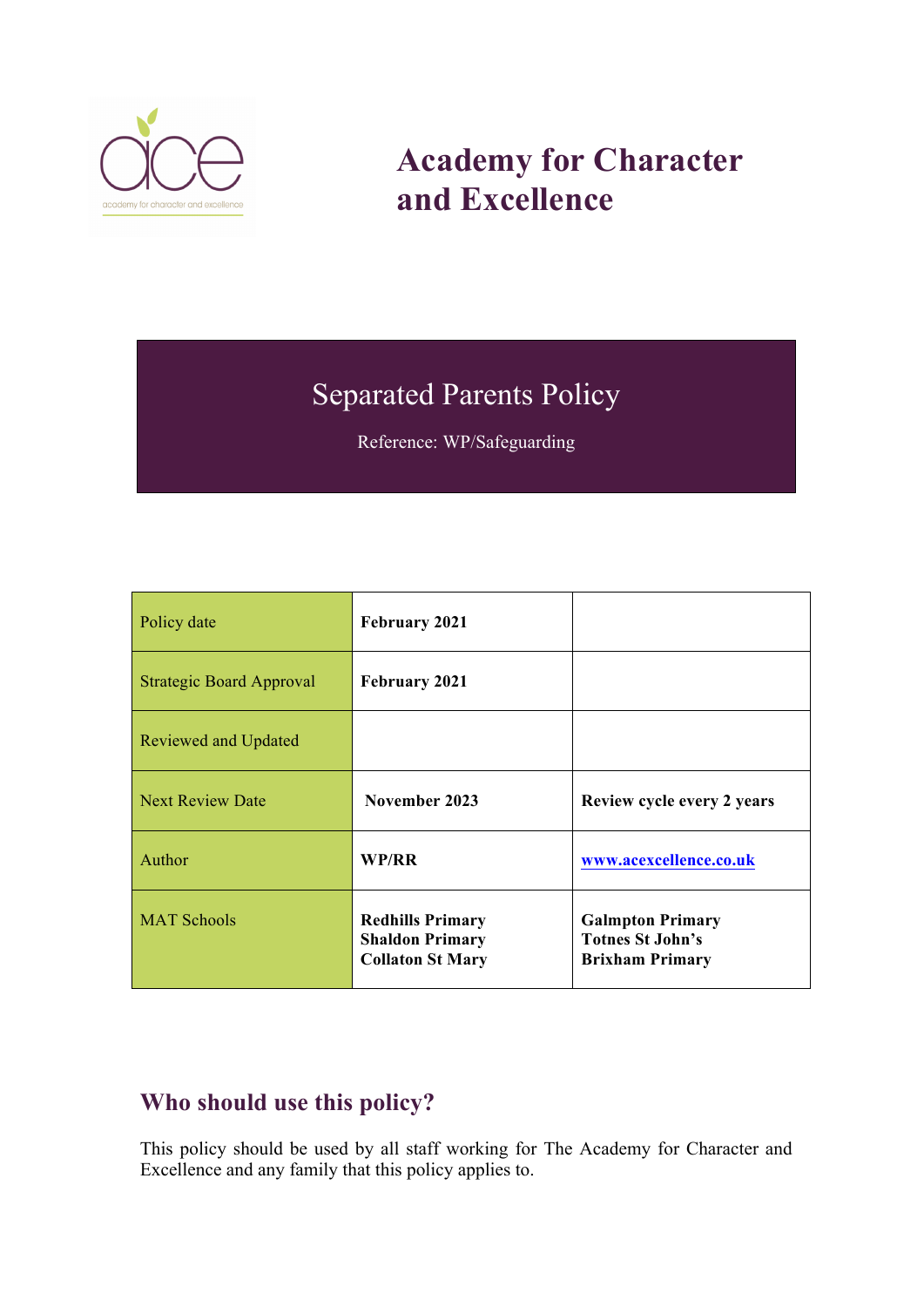# Contents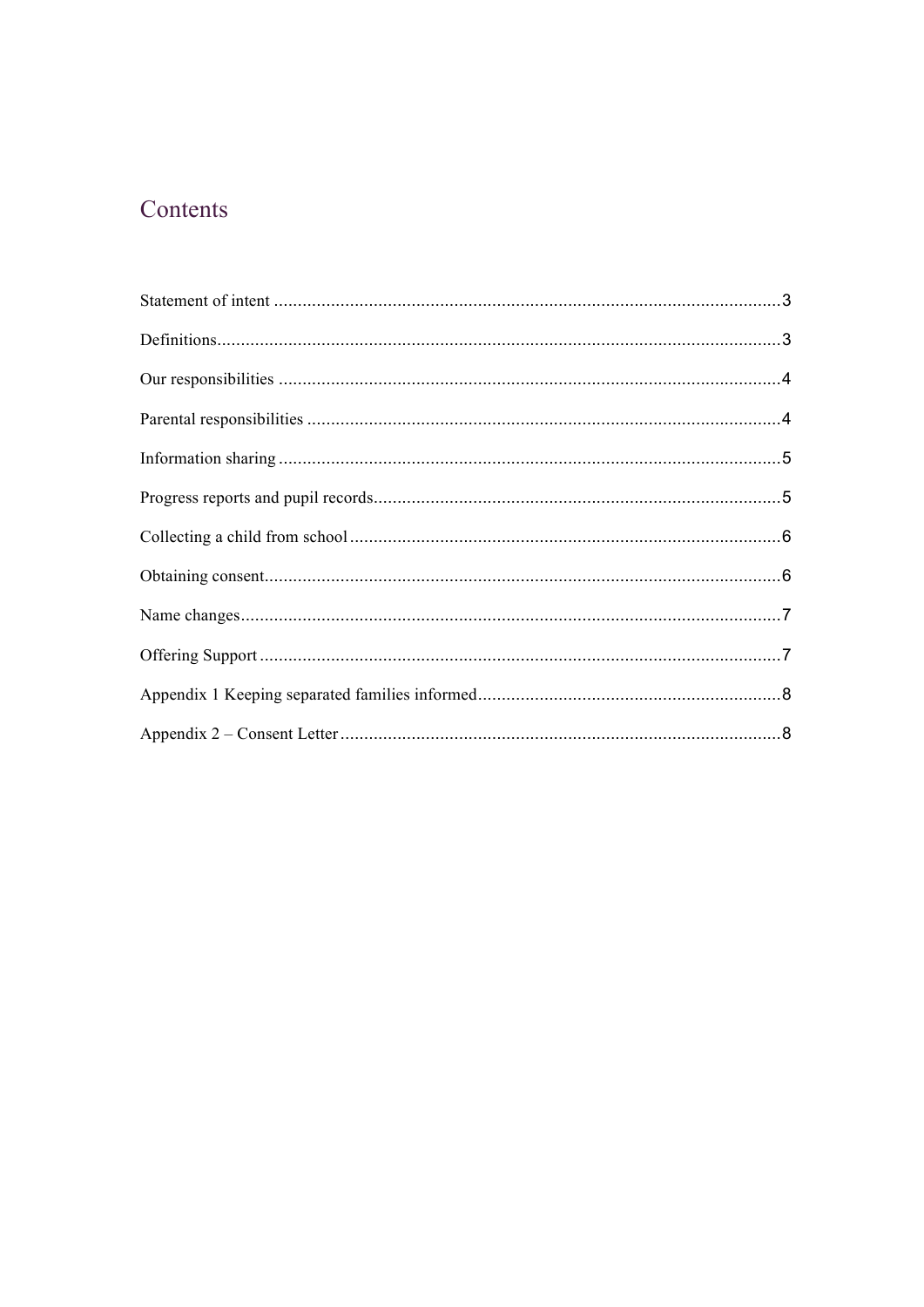## <span id="page-2-0"></span>**Statement of intent**

We are a values led Trust and believe in equity of provision for all pupils within our schools. The Trust recognises that children from families whose parents are separated, or are undergoing separation, may go through traumatic changes during their time at school. With this in mind, we will make every effort to work with parents to promote the welfare of children.

We aim for our children to:

- Reach their full potential
- Develop a positive self-image
- Be responsible and make informed choices
- Be independent learners

In order to achieve this, we will provide a supportive and caring environment, promote high achievement and encourage independent learning.

This policy has been created to minimise any impact and to clarify to all parties what is expected from separated parents and what can be expected from the school and its staff.

## <span id="page-2-1"></span>**Definitions**

Schools have a legal duty to work in partnership with families and to involve all those with parental responsibility in their child's education. Section 576 of the Education Act 1996 defines a 'parent' as:

- All natural parents, whether they are married or not.
- Any person who, although not a natural parent, has parental responsibility for a child or young person.
- Any personwho, although not a natural parent, has care of a child or young person (a person with whom the child lives and who looks after the child irrespective of relationship).

Parents as defined above must be treated equally, unless there is a court order limiting an individual's exercise of parental responsibility. In the event that the school is not informed of the existence of such an order, neither parent will have rights superior to the other.

Individuals who have parental responsibility, or care for a child, have the same rights as natural parents. This includes the right to:

- Receive information (e.g. pupil reports, school events etc.).
- Participate in activities (e.g. elections for parent governors).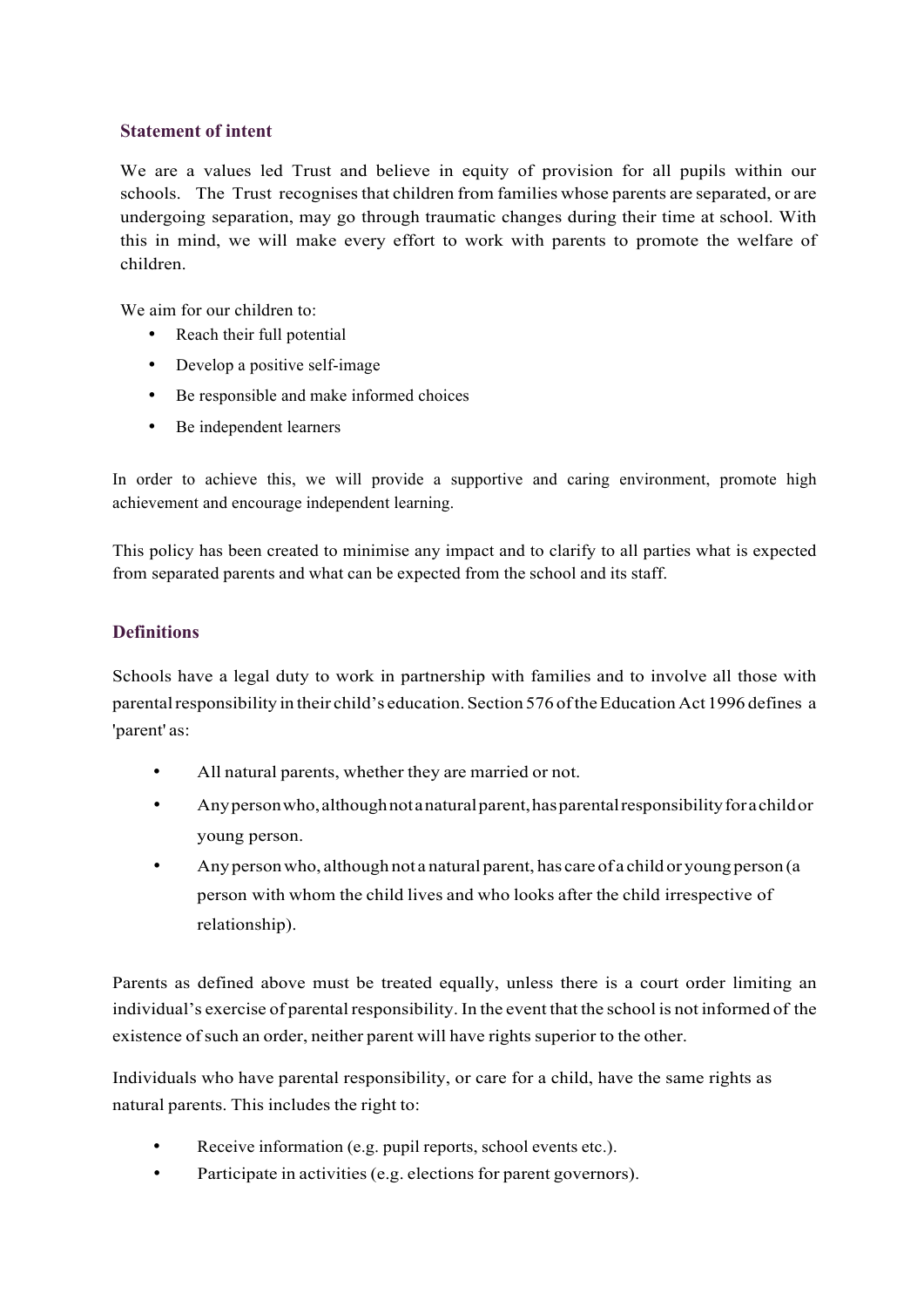- Give consent (e.g. for schooltrips).
- Be involved in meetings concerning the child (e.g. participate in an exclusion procedure, appeal against admission decisions).

#### <span id="page-3-0"></span>**Our responsibilities**

The school will ask parents or guardians for the names and addresses of all parents when they register a pupil.

It is the duty of the Headteacher to ensure that names and addresses of all parents, where known, are included in the admission register and also in pupil records, and are available to the pupil's teachers.

The Headteacher will ensure that names and addresses of all parents are forwarded to any school to which the pupilmoves.

The Headteacher will ensure that details of court orders are noted in the pupil's record.

#### <span id="page-3-1"></span>**Parental responsibilities**

Parents of children joining the school are asked to bring their child's birth certificate. This ensures children are joining the correct year group and also helps the school ascertain who has parental responsibility.

Parents are responsible for informing the school when there is a change in family circumstances. We recognise the sensitivity of such situations and we will maintain confidentiality requested by parents as far as possible. The school will also not make judgements about individual circumstances, and both parents will be treated equally.

Where there is a court mandated restraining order in place, a copy needs to be retained by the school, which will put measures in place to ensure the child is not released to named individuals.

Parents who have joint custody of the child are requested to keep the school informed, in writing, of any disputes they have with each other regarding the collection of children.

Children's welfare and safety are paramount, where there are issues over access to children, the parent with whom the child resides should contact the school immediately.

With any school event both parents are invited and are welcome to attend, however we recognise that a separate appointment may be necessary where possible (i.e. parents' evenings).

The school expects parents to communicate with each other regarding these events.

Parents are expected to liaise and communicate directly with each other in matters such as the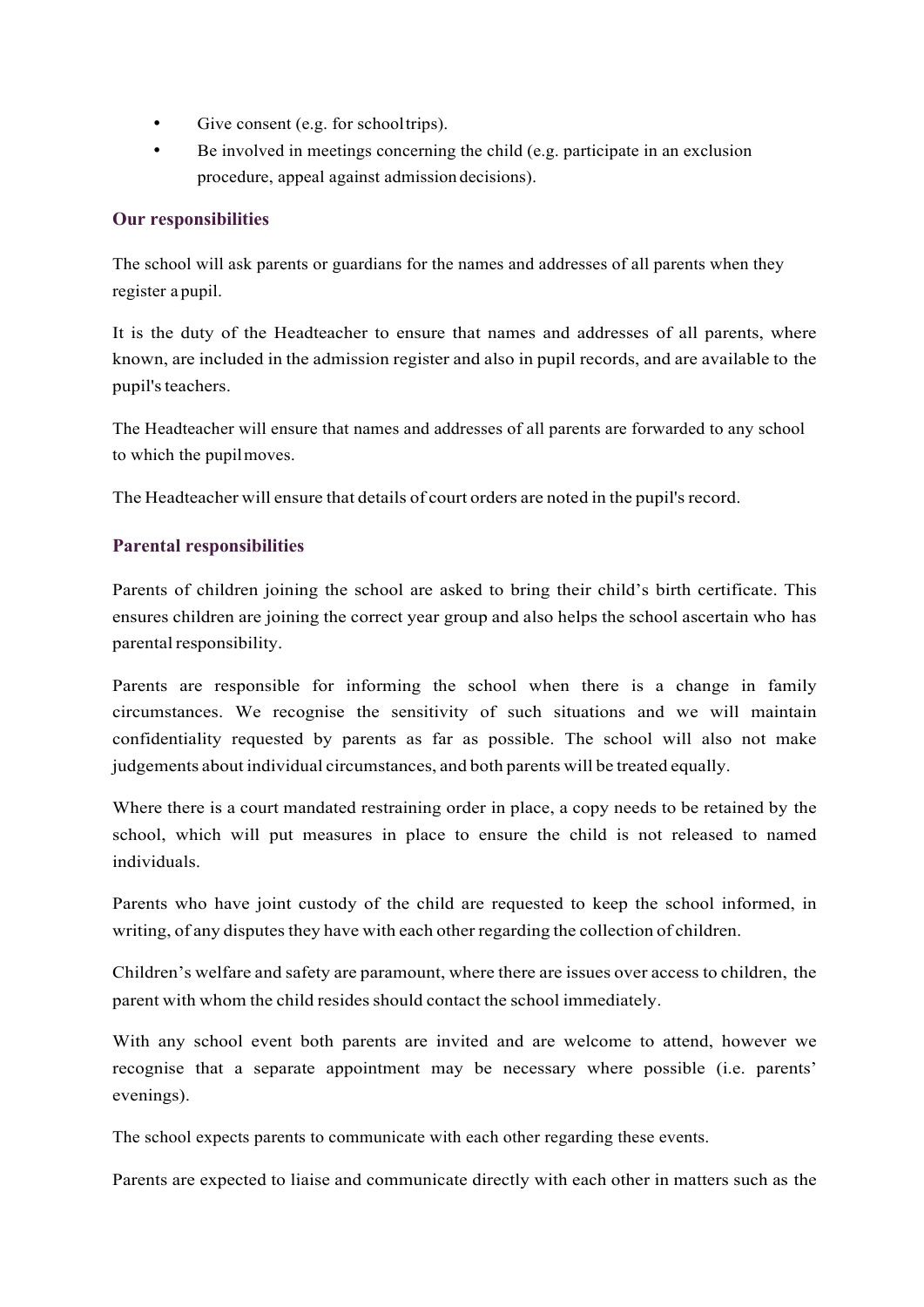ordering ofschool photographs,ticketsfor performances and otherinstances.The school will not deal individually with these requests in view of the significantly increased workload that they represent.

## <span id="page-4-0"></span>**Information sharing**

# <span id="page-4-1"></span>Progress reports and pupil records

Any parent has the right to receive progress reports and review pupil records of their child. [Keeping separated families informed form is in Appendix 1]

If the parents are separated or divorced, progress reports will be sent to the parent and address noted in the school's records specifying where the child resides with the expectation that they will share the report with the other parent.

If the child issubject to a joint residence order and the school'srecordsformally capture that the child resides at two addresses, then progressreports will be sent to both addresses.

The school will send copies of the progress reports to a parent with whom the child does not reside only if that parent submits a written request.

Disagreements between parents must be resolved between the parents and cannot be resolved by the school.

The school will maintain an open door policy with both parents and the class teacher will be available to discuss anyissues.

In extreme circumstances, if there is a belief that a possible abduction of the child may occur or if the parent is disruptive, the police will be notifiedimmediately.

## **Information Request from absent parents**

## Telephone enquiries.

If asked if a child(ren) are registered in the school, (in the case of a known absent parent or parents the school staff have never met) the response will be that we cannot disclose information about children over the phone. If you would like to request information, please write to the school. You will be asked to provide photographic proof of your identity (e.g. passport, driving license) and proof of your relationship to the children. Please also include one of the following documents:

- Child's Birth Certificate
- Marriage Certificate

However, there are situations where we need to check whether someone has parental responsibility for a child. For example;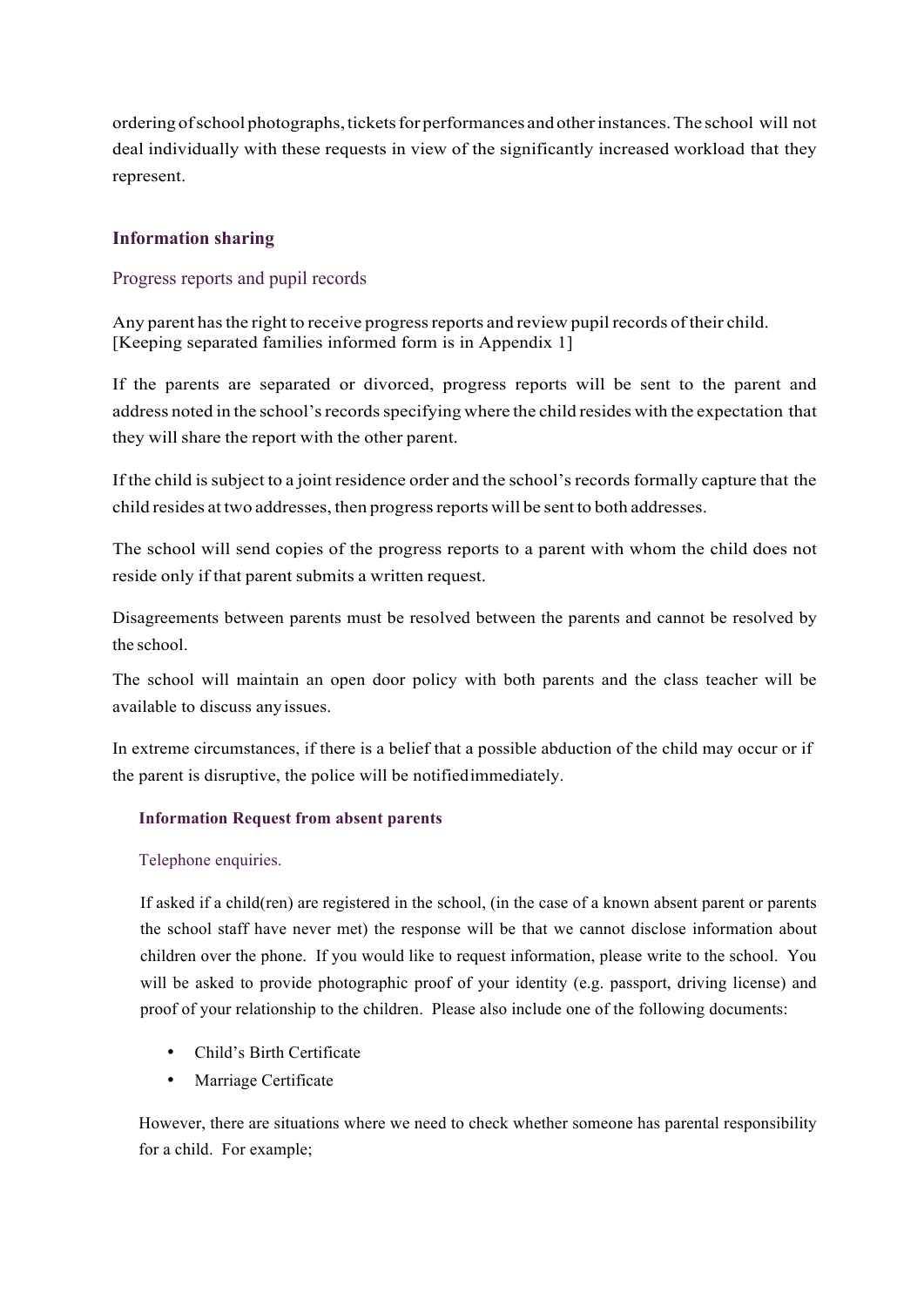- If the child's resident parent doesn't name the non-resident parent on the registration, application or intake form
- Someone other than the people listed on the pupil's registration form is requesting information about the child
- One parent approaches the school claiming the other parent doesn't have parental responsibility, or that parental responsibility has been taken away

It may be the case that parental responsibility will need to be checked with Devon admissions for all schools within our Trust, who will advise us further.

#### Requests in person

If a parent unknown to the school arrives at the school unannounced, asking for confirmation that their children are at the school, we would say we cannot confirm information that the children are in the school without documents proving the identity of the person asking. We would ask them to put their request in writing to the school with photographic evidence (as above) of their identify.

The resident parent would not be informed of the absent parent contacting the school by anyone other than the Headteacher, who is under no obligation to do so.

#### <span id="page-5-0"></span>**Collecting a child from school**

Where a separated parent has parental responsibility, and requests to take the child during or at the end of the school day which the resident parent hadn't disclosed or informed the school prior to the non-resident parent making the request, the resident parent will be contacted in order to ensure that parents are in agreement. Providing a non-contact order is not in place.

The Headteacher will use their discretion on the decision to allow a child to leave the premises with a non-resident parent.

#### <span id="page-5-1"></span>**Obtaining consent**

If parental consent is required for outings or activities, the school will seek consent from the resident parent, unless the decision is likely to have a long-term and significant impact on the child; or the non-resident parent has requested to be asked for consent in all such cases.

In cases where the school considers it necessary to seek consent from both parents, it is possible that one gives consent and the other withholds it. In such cases, the school will assume that parental consent has not been given.

The school will not get involved with any disputes on consent and confirmation of the refusal of consent will be confirmed in writing (Appendix 2).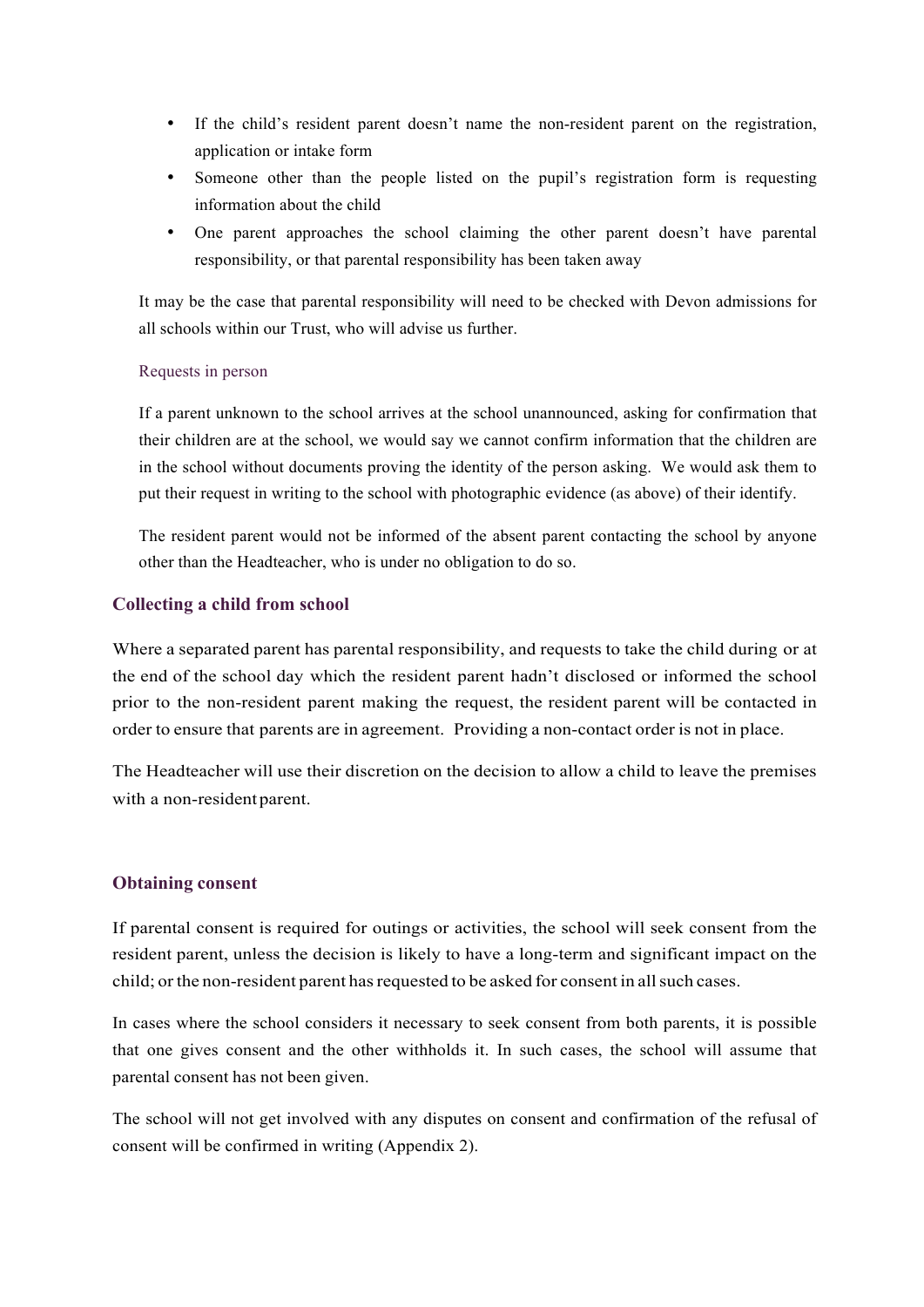#### <span id="page-6-0"></span>**Name changes**

A change of a child's name is private law and as such parents are responsible forresolving potential conflicts about the change of a surname.

There must be consent in writing from both parents after divorce or separation for registering a change of name of apupil.

The school will ensure that the change in surname issupported by written evidence.

A separated parent who has parental responsibility, but no longer lives with the child, may refuse to consent to changing the child's surname. In such cases, the parent wishing to change the child's name would need to apply to the courts for permission do so.

In circumstances where a name change has already been effected by the school and it is in the interest of the child, who might be known by a new name, to refer back to a different name, the school will make a decision holding the best interests of the child under paramount consideration.

#### <span id="page-6-1"></span>**Offering Support**

We recognise that separation can cause real upheaval in people's lives. We will endeavour to provide pastoral support for the children in these cases. However, the school will not act as mediators for the parents and will signpost parents to other services and professional agencies if the parents wish to seek further advice and support.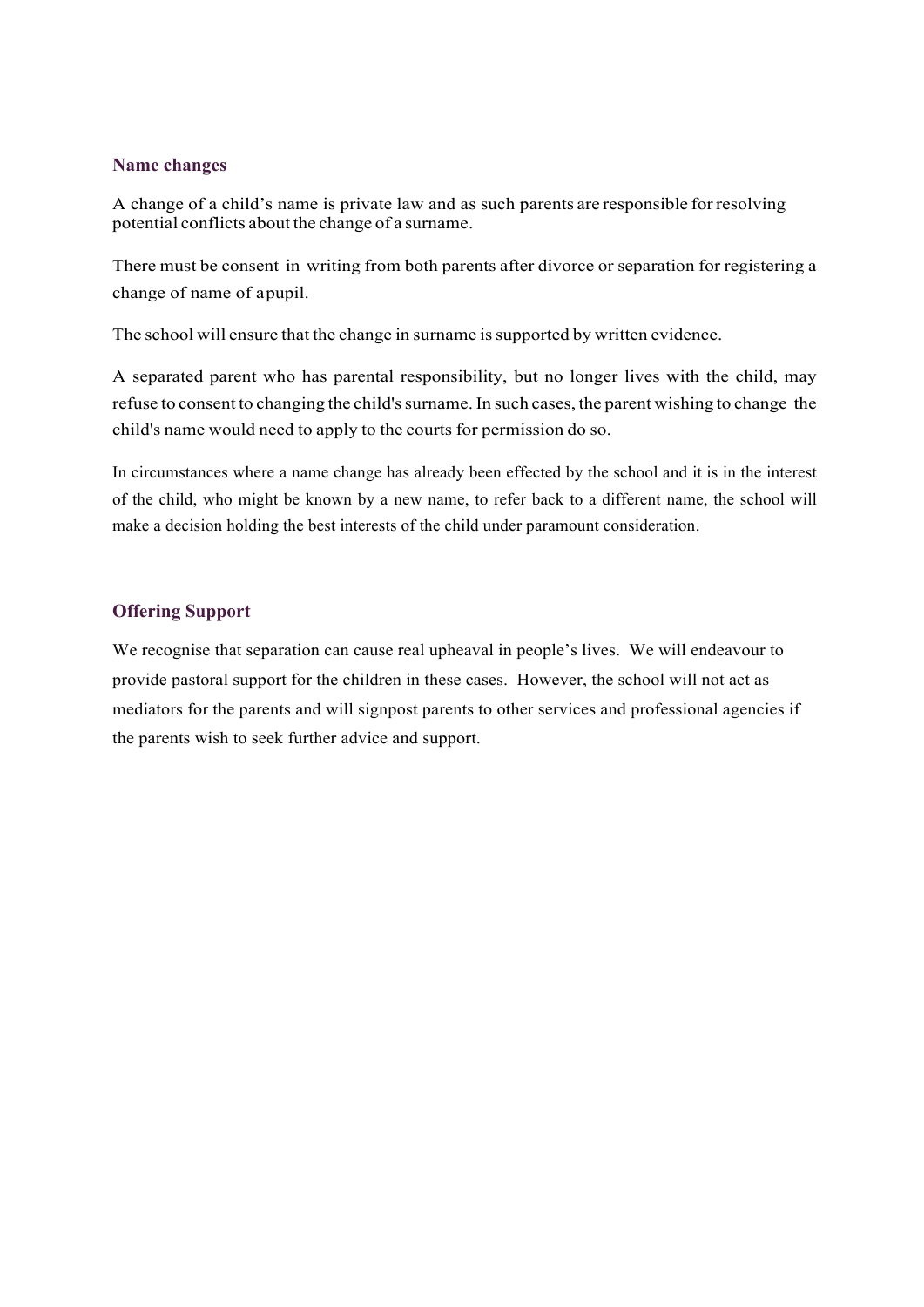#### <span id="page-7-0"></span>**Appendix 1 Keeping separated families informed**

[schools to personalise]

Please complete the form below and return to the school office indicating how you would like to be kept informed about your child's education.

| Name of parent:         |
|-------------------------|
| Name of child/children: |
| Address:                |
| Telephone number/s:     |
| Email:                  |

Please select the best way to send information to you:

- Via your child
- By Parentmail (email)
- By post

Please tick the information you would like to receive: **[schools please insert what is applicable]**:

School Newsletter

Information about upcoming events/trips

Parents' Evenings

Additional copies of end of year reports

Order form for photos

#### <span id="page-7-1"></span>**Appendix 2 – Consent Letter**

[on school letterhead] Parent name